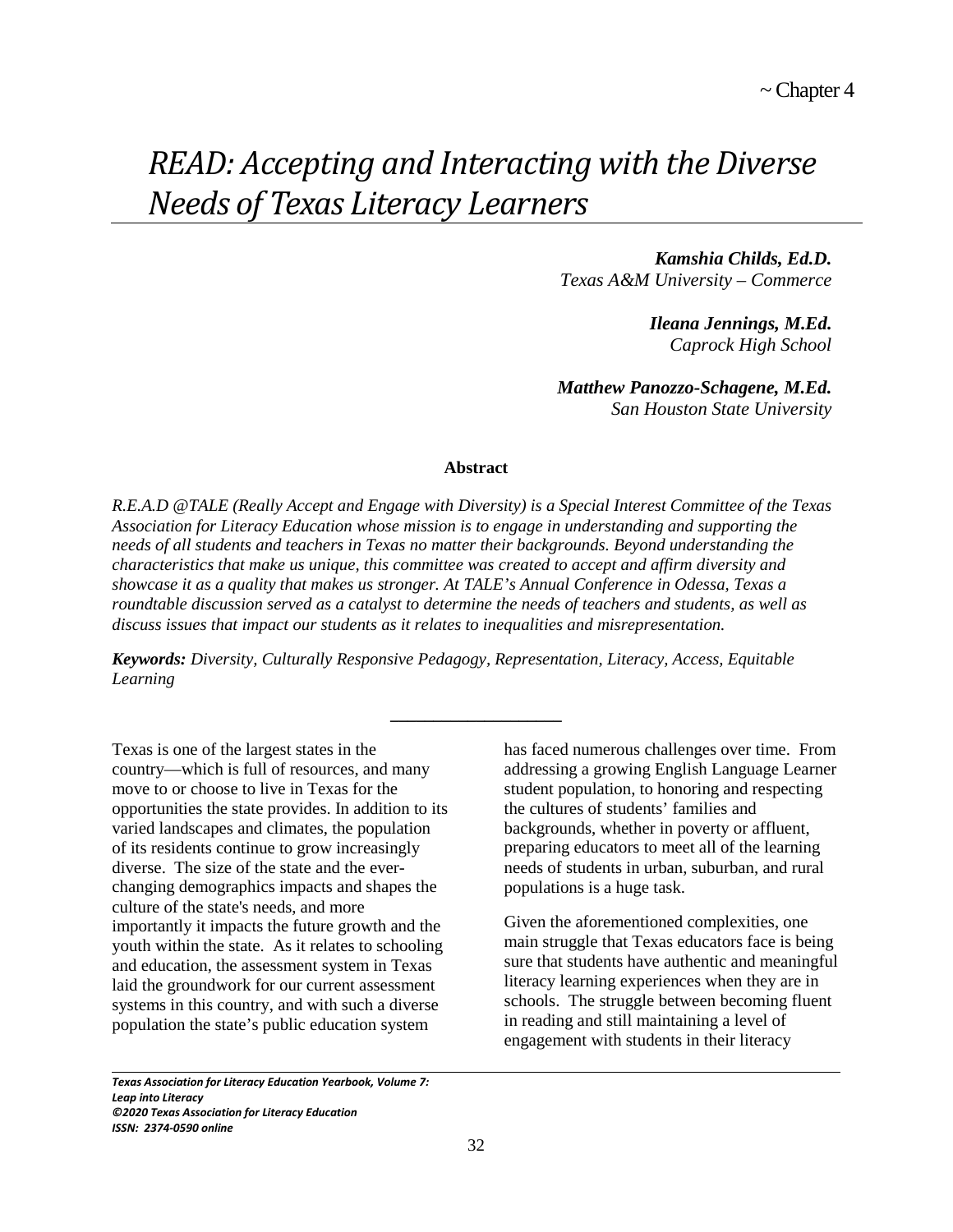journeys begins early. Mesimer and Heibert (2015) state that "...educational researchers urgently need to examine how students, especially those in high-poverty urban communities, are responding to the increase in text complexity, especially at third grade where policies are increasingly calling for actions such as retention" (p. 492). Although school districts align and design curriculum to maintain consistency in learning across the state, certain demographics and particular geographic regions often suffer as it relates to accessibility, misrepresentation, and equity of resources. Texas has nearly 1,000,000 (18 percent of the student population) English Learners (U.S. Department of Education, National Center for Education Statistics, 2019), 58 percent of students represent disadvantaged backgrounds, and 69 percent are students of color. (Texas Education Agency, 2018). In a state that spans 268,597 square miles (Google), a one size fits all model cannot and will not meet the needs of students and the educators that serve them. The more socially and culturally relevant literacy teaching practices and resources that are made available, collaboration and creation of newer materials, and outreach efforts that are made the better off students will be, and the schools and communities in which they reside will be able to thrive and flourish in the future.

# **Accessing and Utilizing Resources Created by Professional Organizations**

It is difficult to create a change if you do not know where to begin. Organizations such as the International Literacy Association (ILA) and state affiliates, such as Texas Association for Literacy Education (TALE), have teams dedicating time and resources to previewing and curating lists. A teacher or school does not have to start from scratch, but can utilize these lists to find the resources and materials that match their community's needs. In creating these lists, one of the goals identified by ILA is to "showcase a diversity of cultures, races, gender identities, and abilities, reflected through authors and

illustrators of K–6 literature" (International Literacy Association, n.d.).

Beyond curated lists, professional organizations create a sense of community beyond the classroom or school campus to assist teachers in their professional development. Local, state, national, and international organizations allow opportunities for collaboration that connects individuals with varied experiences and expertise to ultimately support students. Think of these as professional learning communities outside of school. For example, TALE's annual book clubs allow educators from all over to read a central text, such as *From Striving to Thriving* (Harvey & Ward, 2017), *Being the Change* (Ahmed, 2018), and *Every Child a Super Reader* (Allyn & Morrell, 2016), to discuss best practices, and to support each other in the implementation of these practices within individual classrooms and schools.

## **Considerations when Building a Culturally Responsive Classroom Library**

Having the support of professional organizations and a list of resources to start from is great, but there is still work teachers have to do to make their classroom an accepting and affirming space for all students. Once teachers have their support network in place, they can start building their classroom library and creating learning opportunities for critical, and sometimes difficult, conversations. Both of these practices will be on-going, so teachers should start with what feels comfortable. It is like getting in the pool; some people jump right in, while others slowly submerge themselves from the steps.

First, when building a classroom library, it is important to recognize that books are, as Rudine Sims Bishop (1990) stated, windows, mirrors, and sliding glass doors for students. As quoted:

Books are sometimes windows, offering views of worlds that may be real or imagined, familiar or strange. These windows are also sliding glass doors, and

*Texas Association for Literacy Education Yearbook, Volume 7: Leap into Literacy ©2020 Texas Association for Literacy Education ISSN: 2374-0590 online*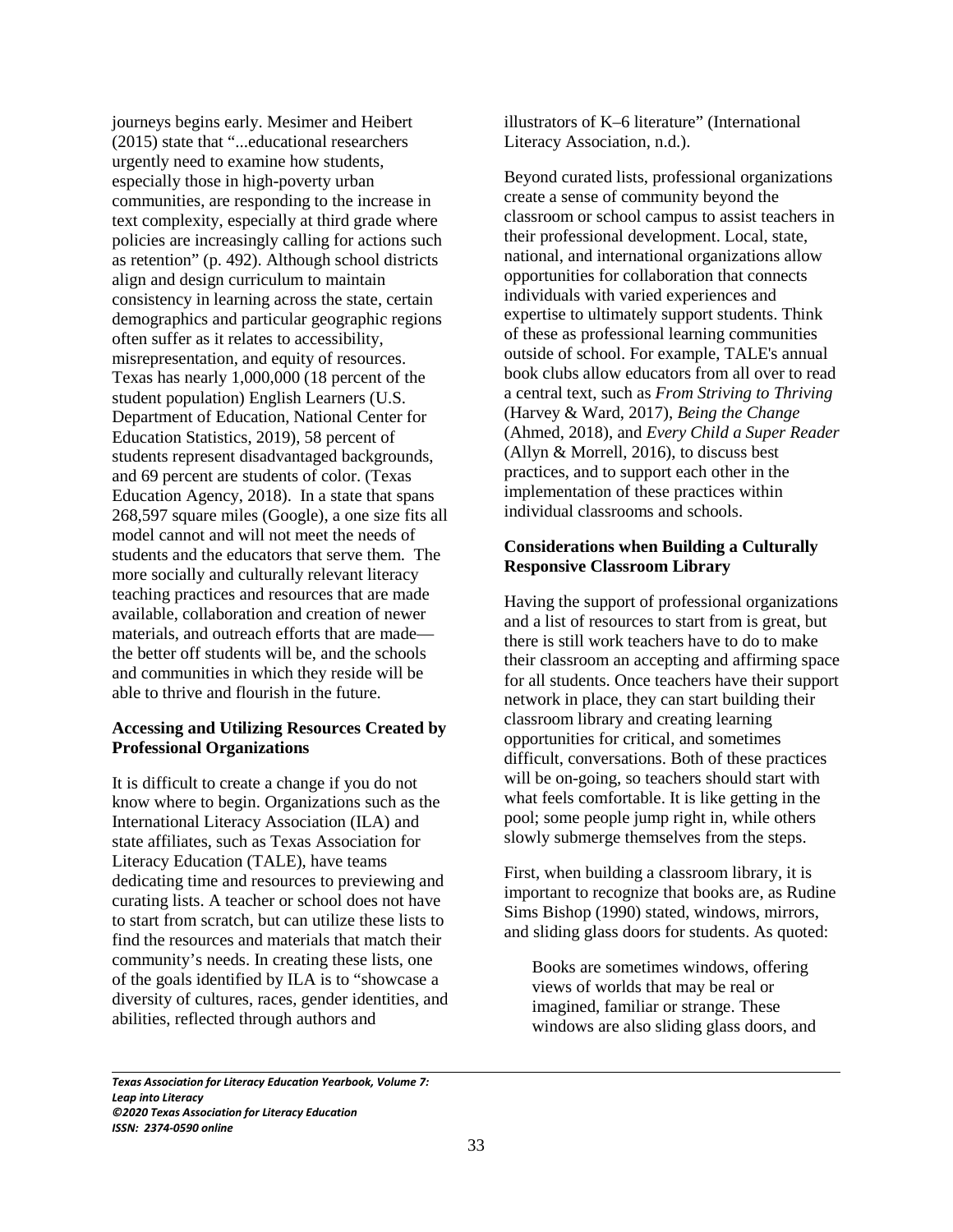readers have only to walk through in imagination to become part of whatever world has been created and recreated by the author. When lighting conditions are just right, however, a window can also be a mirror. Literature transforms human experience and reflects it back to us, and in that reflection we can see our own lives and experiences as part of the larger human experience. Reading, then, becomes a means of self-affirmation, and readers often seek their mirrors in books. (p. ix)

This perspective is important as it helps the readers understand the power reading has in their lives. Reading allows them to see into new worlds, reflect on their own, and hopefully step out into new experiences.

A key consideration for teachers when building their classroom library is to listen to students and the questions they are asking. As Engel (2015) pointed out, "When children ask questions, we find out something about what interests them, what particular information they are seeking, and what it is that states their appetite" (p. 12). For example, if students are asking how religion shapes a person's worldview, the teacher might collect books showcasing protagonists of multiple faiths. It is important to remember that asking questions is not solely the teacher's responsibility. Students should be able to ask questions of themselves, each other, and the teacher, and subsequent space should be made for these questions.

When it comes to understanding other people, their experiences, or complex topics, students can utilize the books in the classroom library as central texts. According to Larry Swartz (2019), teachers want to foster a safe environment where students can engage in these difficult topics, then they must allow the space to "confront hesitations or perhaps insecurities by hearing what the students have to say about the topic" (p.10). Through the combined acts of asking probing questions while pushing the students to talk through their sometimes culturally

misinformed views and listening to what they are saying, we can begin to foster more complete understandings as the central text acts as a bridge which fosters self-awareness, connection, and empathy.

## **Reaching Out and Taking Action**

Now, more than ever, educators need ways to help learning communities embrace diversity. One way is to share a variety of texts which both represent identities similar and disparate to one's students and community. Taking action involves the providing of outreach opportunities. Some ways that outreach can be provided is by doing the following:

- Providing opportunities for educators, parents, and administrators to collaborate (on support for students, resources for students and parents, celebrating contributions of populations, etc.)
- Formally evaluating texts (for including diverse perspectives) within upcoming units and in district and/or state curriculum
- Facilitating campus planning teams that offer book club style planning and gathering online, or face to face that discuss that cultural significance of texts

Educators are called to foster culturally responsive techniques such as these previously listed and to "interrupt instructional practices that produce dependent learners" (Hammond, 2015, p. 154). Spreading examples of how to interact with students, parents, and colleagues by providing models of interaction, resources and media, and assessing the academic and socioemotional needs of individual communities around the state are necessary.

## **The Future of R.E.A.D@TALE**

This special interest committee seeks to fill a void in Texas literacy education, by engaging and embracing the vast diversity within our

*Texas Association for Literacy Education Yearbook, Volume 7: Leap into Literacy ©2020 Texas Association for Literacy Education ISSN: 2374-0590 online*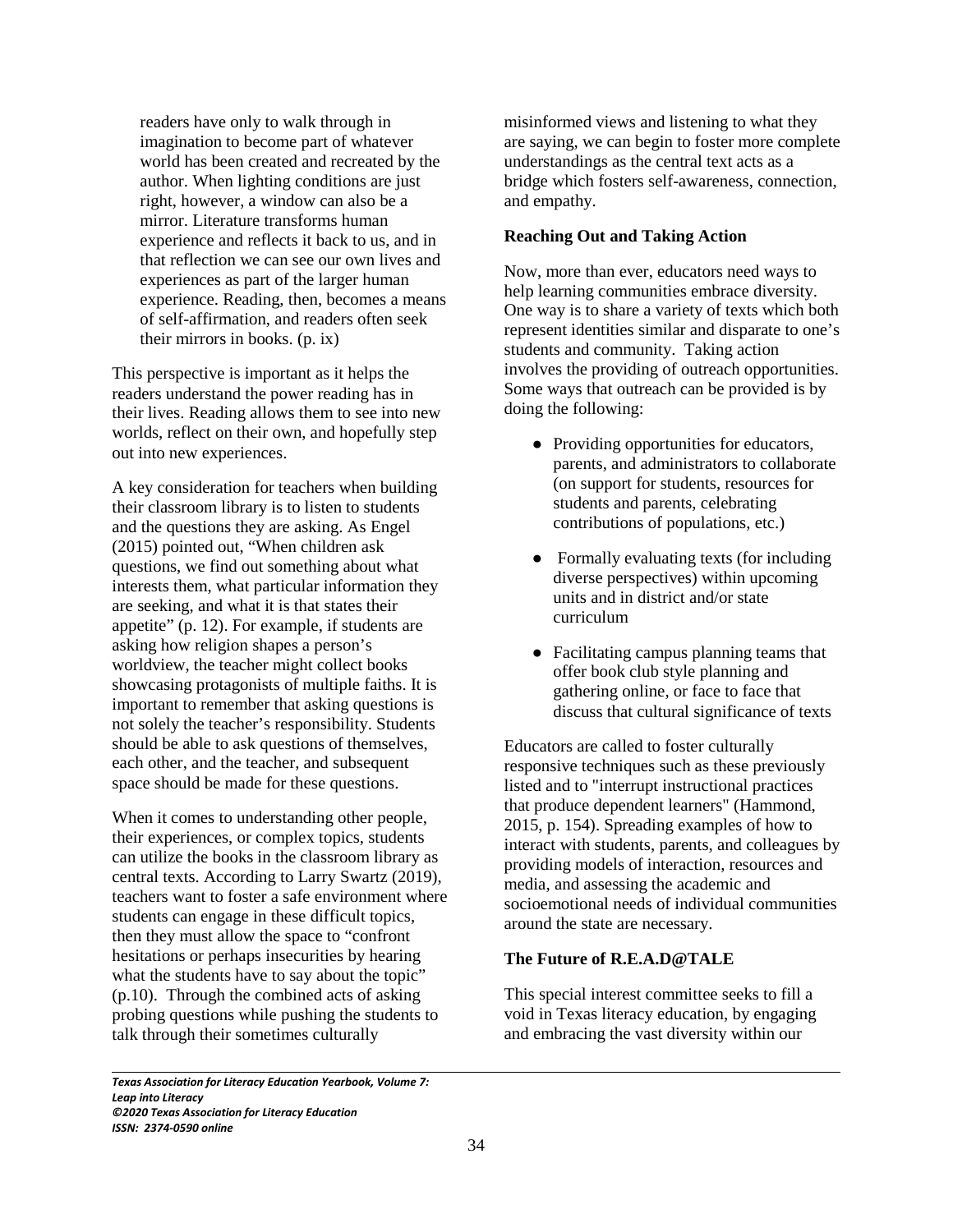state-wide learning community. The work that needs to be done moving forward is amplified in the mission and objectives of R.E.A.D@ TALE (see Figure 1 and Figure 2) which not only calls

for the support of students, but the support of teachers and the learning communities in which they serve and impact.





 $\overline{\phantom{0}}$ *Texas Association for Literacy Education Yearbook, Volume 7: Leap into Literacy ©2020 Texas Association for Literacy Education ISSN: 2374-0590 online*